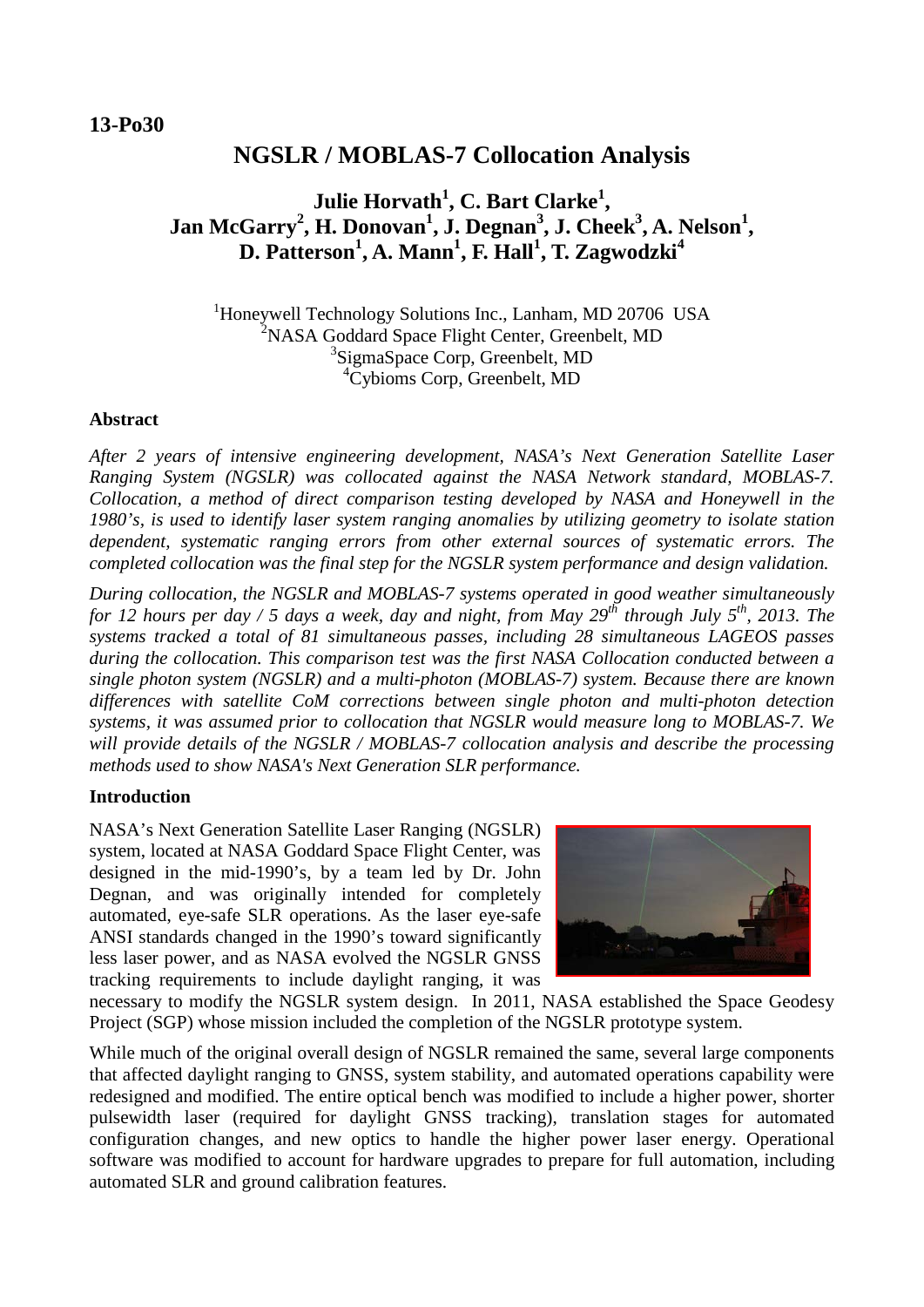## **Pre-Collocation Readiness**

In the spring of 2013, the NASA NGSLR team made final preparations for a NGSLR / MOBLAS-7 collocation that would prove the performance of the prototype system. Collocation is a method of direct comparison testing developed by NASA and Honeywell (formerly Bendix Field Engineering Corp) in the 1980's. Collocation analysis, a purely geodetic technique, is the process of comparing ranging data to the sub-centimeter level from two or more satellites laser ranging systems in close proximity (<600 meters, preferably <60 meters) by quasi-simultaneously ranging to common retro-reflector equipped satellites. [\[http://ilrs.gsfc.nasa.gov/network/system\\_performance/co](http://ilrs.gsfc.nasa.gov/network/system_performance/co-location_history.html)location history.html] The collocation test provides a unique opportunity to identify laser ranging problems by utilizing the collocation geometry to isolate station-dependent systematic ranging errors from other major sources of systematic errors including atmosphere, orbit modeling, station location, etc.

The primary objective of this collocation test was to calibrate the ranging performance of the NGSLR system against that of MOBLAS-7 and to establish a documented benchmark of the NGSLR laser ranging capability. This collocation, however, was different than any other collocation performed by NASA, as it directly compared two systems with very different configurations, most significantly a single photon vs. multi-photon configuration. This provided a direct confirmation of the theoretical range differences between the two types of systems.

| <b>LAGEOS</b> range bias theory between single photon $\&$ multi-photon systems : |                                                       |  |  |
|-----------------------------------------------------------------------------------|-------------------------------------------------------|--|--|
| John Degnan (1994):                                                               | 13 mm (difference between 0.1 and 5 pe detection)     |  |  |
| Fan Jianxing/Yang Fumin (2001):                                                   | 10 mm (difference between 0.1 and 4 pe detection)     |  |  |
| Otsubo/Appleby (2003 Koetzting):                                                  | 6 to 9 mm (single photon and multi-photon difference) |  |  |

Theory and orbital analysis tell us that the single photon system will measure long to the multiphoton system for satellites such as LAGEOS, due to the satellite signature. [Clarke et al. 2013] The figure above shows the expected differences from various theories.

### **Collocation Requirements**

A detailed test plan was written to document requirements for both the pre-collocation subsystem testing and the quantity and quality of the collocation ranging data. Once all pre-collocation requirements were completed, station hardware and software configurations were documented and frozen for the duration of the collocation.

To eliminate potential sources of bias, pre-collocation requirements for subsystem testing include measuring precisely the vector between the systems' origins through survey; comparing the meteorological sensors and timing for each system; and capturing optical bench filter glass measurements and delays for post-processing system delay correction.

In October 2012, SGP personnel performed a survey measuring the NGSLR and MOBLAS-7 station positions, calibration pier ranges and the vector between the two systems. This precollocation survey result referenced to ITRF2008 was the set of coordinates that were used in the collocation analysis.

| <b>Pre-Collocation Survey Oct / Nov 2012</b> |                    |                                                              |               |          |          |       |
|----------------------------------------------|--------------------|--------------------------------------------------------------|---------------|----------|----------|-------|
| <b>Station</b>                               | Latitude $(d,m,s)$ | Longtitude $(d,m,s)$                                         | $H$ eight (m) | DN(m)    | DE(m)    | DU(m) |
| MOBLAS-7                                     |                    | 39° 01′ 14.17858" N   76° 49′ 39.70267" W                    | 19.184        | $-0.009$ | $-0.032$ | 3.138 |
| <b>NGSLR</b>                                 |                    | $39^{\circ}$ 01' 12.96987" N   76 $^{\circ}$ 49' 38.81418" W | 18.496        | $-0.081$ | $-2.184$ | 3.695 |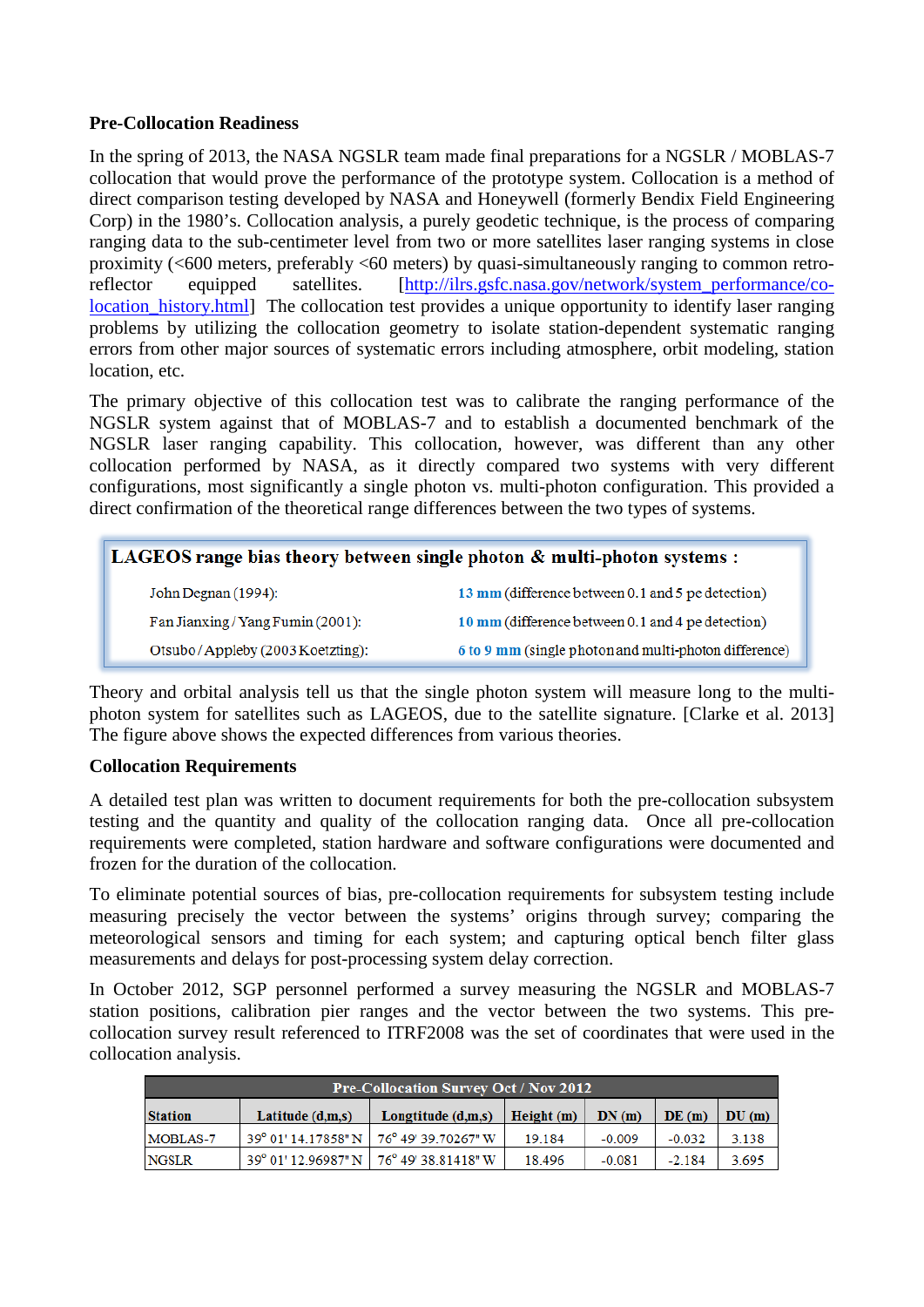In April of 2013, the MOBLAS-7 and NGSLR spare MET4 meteorological measurement units

were placed side by side for direct comparison. The NGSLR spare had been recently calibrated, and had been verified against the NGSLR operational MET4 unit. The offsets of NGSLR's MET data from MOBLAS-7's are shown here.

| <b>MET Data Offsets</b>             |        |  |  |
|-------------------------------------|--------|--|--|
| Pressure Mean Offset (mbars)        | 0.0144 |  |  |
| Temperature Mean Offset (C degrees) | 0.1350 |  |  |
| Humidity Mean Offset (%)            | 0.2133 |  |  |

All collocation requirements and specifications are listed in the following table:

| Requirement                                                                                 | <b>Collocation Specification</b>                                                                                                                                                                                                                                                                             |  |  |
|---------------------------------------------------------------------------------------------|--------------------------------------------------------------------------------------------------------------------------------------------------------------------------------------------------------------------------------------------------------------------------------------------------------------|--|--|
| Pre / Post-collocation Survey                                                               | • A pre and post-collocation survey must be performed                                                                                                                                                                                                                                                        |  |  |
| Meteorological (MET) comparison                                                             | • NGSLR and MOBLAS-7 MET Sensors will be compared Pre and Post Collocation<br>Differences will be within:<br>• Temperature: $+/-0.5$ deg<br>$\bullet$ Pressure:<br>$+/- 0.2$ mbars<br>$\bullet$ Humidity:<br>$+/-10%$                                                                                        |  |  |
| Timing System Comparison                                                                    | • The time offset between the NGSLR and MOBLAS-7 systems will be determined with an accuracy of<br>$+/- 1.0$ microseconds                                                                                                                                                                                    |  |  |
| Collocation Pass and Normal Point<br>Acceptance                                             | • Pass must contain at least 2 valid collocated normal points<br>. NGSLR Normal Pts - Must have 50 fullrate observations in normal point bin<br>• MOBLAS-7 Normal Points: Must contain at least 25 fullrate observations<br>(This may be reduced if there are valid, but weaker returns throughout the pass) |  |  |
| Simultaneous Ground Calibration Testing<br>(quantity, quality, range difference, stability) | • 1 Daylight and 1 Nighttime MINICO and Stability<br>$\bullet$ Stability should be within $+/2.5$ mm<br>$\bullet$ System Delays for all 3 targets will be within +/-2.5 mm                                                                                                                                   |  |  |
| Simultaneous Satellite Tracking<br>(quantity, quality, range difference,<br>dependencies)   | • Mean range difference between 2 systems should be within 1cm of theory<br>. Pass quality criteria for both stations must conform to the ILRS standard RMS<br>• ~30 LAGEOS, 20 LEO, and 5 HEO valid simultaneous Passes<br>· Data should show no unexpected dependencies                                    |  |  |
| <b>Collocation Duration</b>                                                                 | • At least 1 month or until all SLR data quantity requirements have been met                                                                                                                                                                                                                                 |  |  |
| <b>System Configuration Freeze</b>                                                          | • System hardware and software configurations will be frozen during the entire collocation period                                                                                                                                                                                                            |  |  |

### **Collocation**

On May 28, 2013, the NGSLR and MOBLAS-7 station hardware and software were frozen and the NGSLR / MOBLAS-7 collocation test began on May 29, 2013. It was expected to take approximately one month to obtain the required 30 valid simultaneous LAGEOS passes. The MOBLAS-7 team put all other station priorities on hold to ensure a successful NGSLR test and the systems operated simultaneously in good weather for 12 hours / day, 5 days a week until all data quantity requirements were fulfilled. The LAGEOS satellites were moved to the top priority on the system schedules, and full passes were tracked while above 20 degrees from horizon. On July 5, 2013 the collocation was completed after the final simultaneous LAGEOS pass was achieved.

The NGSLR collocation data was originally post-processed with a 1.8\*sigma filter to use the peak of the data distribution. After collocation analysis revealed that this sigma editing filter caused a bias in the data, the data was then processed with a 3\*sigma edit [Clarke et al. 2013] for a very close representation of the centroid of the data. Because of the large amount of noise inherent in the NGSLR single photon detection, some of the weaker passes (which are viable with a 1.8\*sigma edit) were no longer viable. Therefore, 30 valid simultaneous LAGEOS passes were not fully achieved, however, a good data collocation dataset was acquired, and data quantity was deemed satisfactory for collocation analysis.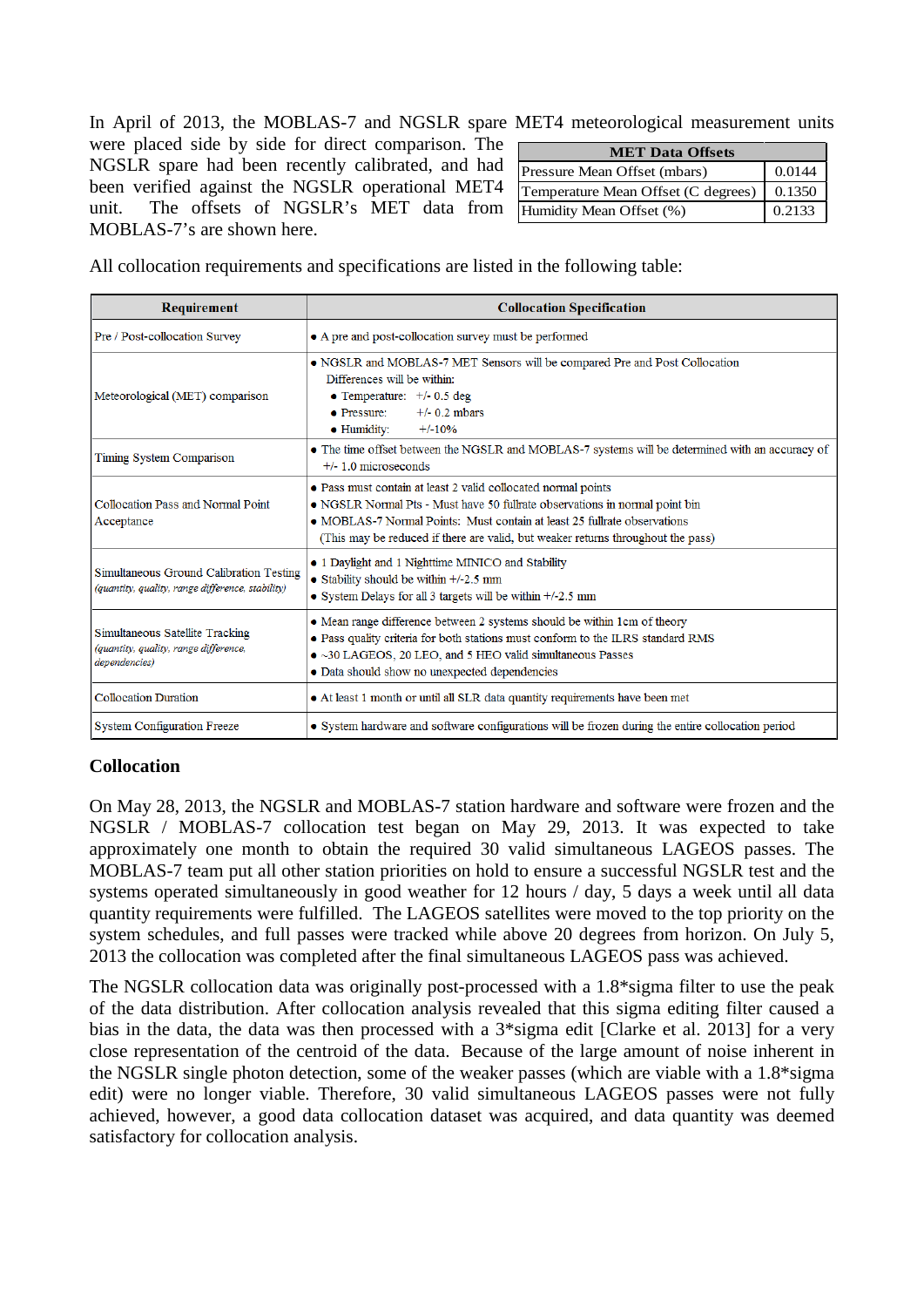## **Collocation Analysis**

**Ground Test Analysis:** The NGSLR system was directly compared to MOBLAS-7, examined for stability and precision, and scrutinized for any anomalies. Ground Tests (stability and MINICO

tests) are essential to detect any temporal variations, as well as test for angular or range dependent biases in the system. The following charts show NGSLR's very good stability, and that no angular or range biases were detected.

| Ground Test  | <b>Stability Test Results</b>                     | <b>MINICO Test Results</b>                      |
|--------------|---------------------------------------------------|-------------------------------------------------|
| <b>NGSLR</b> | $+/- 1.5$ mm (standard deviation<br>$\leq$ 0.7mm) | $+/- 1.0$ mm (all 3 Targets)                    |
| MOBLAS-7     | Typically within $+/- 2.5$ mm                     | $+/- 1.0$ mm (2 Targets), 1<br>Target 2mm short |



**Satellite Data Analysis:** Satellite data is analyzed using POLYQUICK software [ilrs.gsfc.nasa.gov/network /system\_performance/polyquick .html] which directly compares all simultaneous normal point data. The satellite data is used to detect biases between the two systems.

| <b>Bias Tests Performed During Collocation</b> |                                              |  |  |
|------------------------------------------------|----------------------------------------------|--|--|
| Range-Dependent Range Bias                     | Range-Rate Dependent Bias                    |  |  |
| <b>Elevation Dependent Range Bias</b>          | Azimuth Dependent Range Bias                 |  |  |
| <b>Energy Dependent Range Bias</b>             | Test for Long Term Mean Range Bias Stability |  |  |
| <b>Test for Diurnal Effects</b>                | System Delay Range Bias                      |  |  |
| <b>Sky Coverage</b>                            |                                              |  |  |



POLYQUICK analysis was conducted for all satellites except for BEC and Ajisai due to their retroreflector configurations. No significant or unexplained dependencies were found during analysis. The following plots are examples from the analysis performed during the collocation.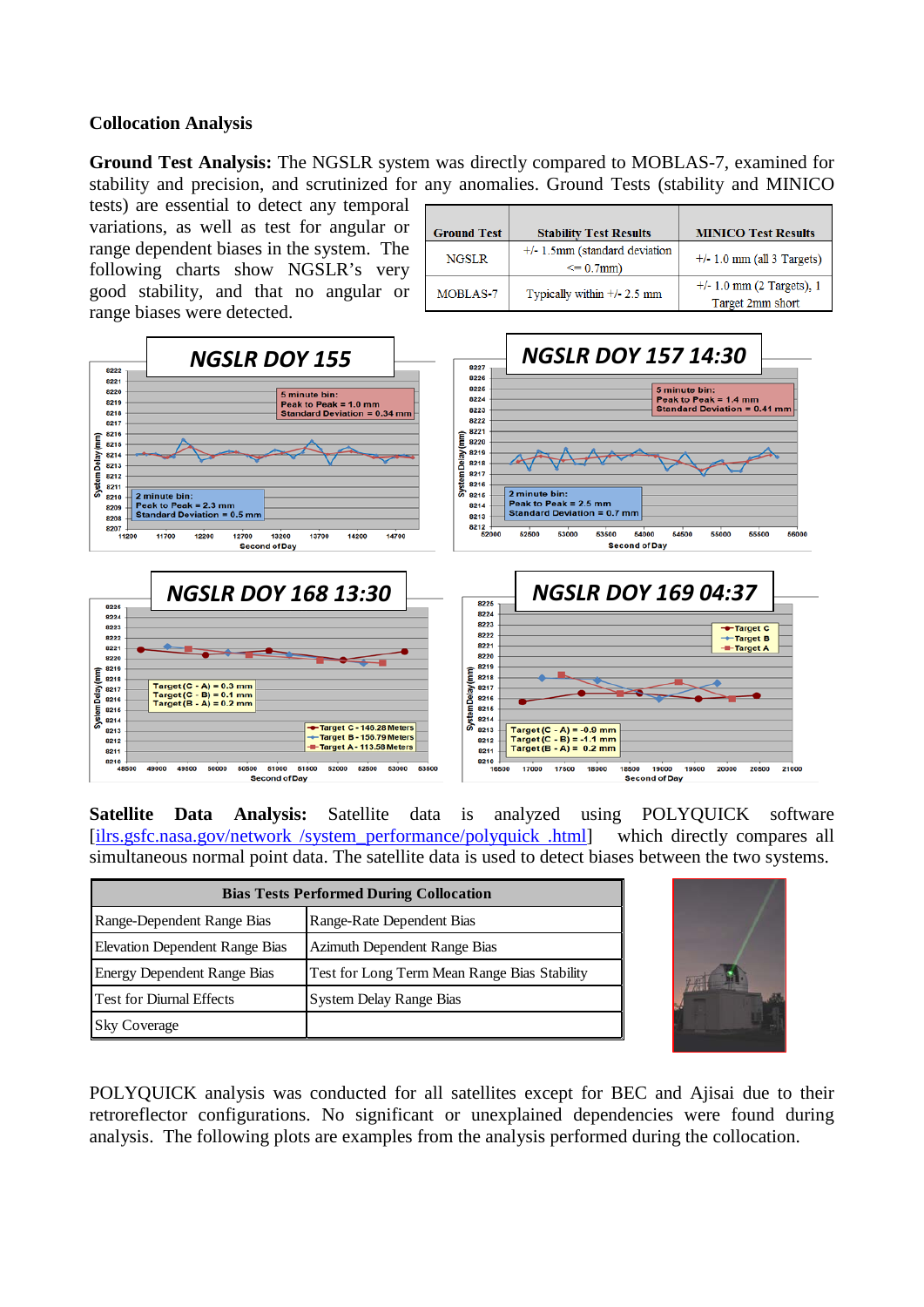

This histogram shows a symmetric distribution of the NGSLR / MOBLAS-7 collocated LAGEOS normal point range differences. The distribution of the normal point differences is consistent with previous MOBLAS-7 collocations with other systems, and the mean range difference of 12. 8 mm is in agreement with theoretical values**.**

The following charts represent all of the pass

mean range differences throughout the collocation period for both LAGEOS and LEO satellites. This analysis can show potential dependencies that occur over time. The collocation dataset showed no time dependence bias, however the LAGEOS chart does show a difference in day and night passes. This difference only occurs for a small number of passes at the beginning of the collocation, and is not evident in the LEO passes. After day 160, the night pass range differences agree with the daytime passes. The collocation team continued to investigate this issue after the collocation was completed, and found that there were no longer differences between the day and night passes. The early day/night difference is now considered a non-problem.



The following charts, showing normal point range differences, are designed to find potential dependencies in satellite return rate. The NGSLR Return Rate (log scale) LAGEOS dependency plot displays no significant trends. The LEO range differences are biased at higher return rates as expected when comparing single and multi-photon returns. The mean range difference at lower



return rates ( $< 6\%$ ) is 4.0 mm, while at higher return rates ( $>6\%$ ) is -3.4 mm. The higher signal strength is producing multi-photon returns causing the single photon detector to bias the data short.